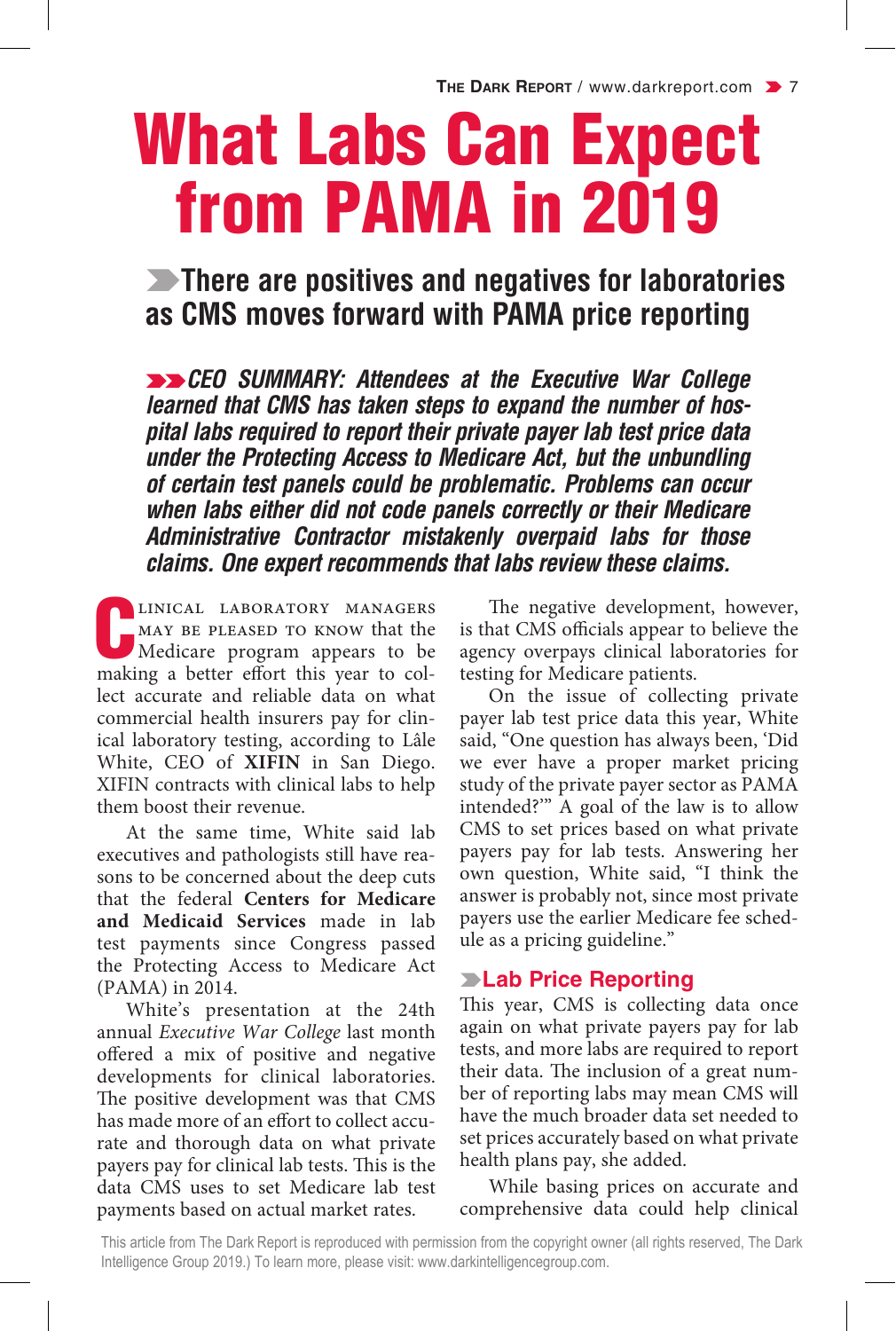labs, White was concerned about the intentions CMS has for its use of the data it collects under PAMA and setting prices based on that data. In the past, it appeared CMS was using the law to set lab test prices lower than what labs might expect if prices were based on accurate market rates, she said.

"We saw with the latest GAO report that CMS and GAO are interested in a price reduction program versus a market-price based program," White said. The GAO is the **Government Accountability Office**, a federal watchdog agency that reports to congress on how tax dollars are spent.

Appropriately enough, White's presentation at the *Executive War College* in New Orleans was titled, "The Ugly Truth about Payers and PAMA: What Labs Can Expect and How to Respond."

#### **Response to GAO Lab Report**

In a report to Congress in November titled, "Medicare Laboratory Tests: Implementation of New Rates May Lead to Billions in Excess Payments," the GAO concluded that the way CMS implemented PAMA could result in CMS paying \$733 million more than it should pay for clinical lab tests from 2018 through 2020. The GAO report led Senate Finance Committee Chairman Chuck Grassley (R-Iowa) to ask federal officials to explain the potential for excess payments for lab tests. *(See, "Senator Asks: Are Lab Test Payments Too High?" TDR, Feb. 4, 2019.)*

Also, the GAO report may have led CMS officials to believe payments for clinical laboratory tests are too high, White commented. "The GAO report criticized some of the pricing calculations made by CMS because they were not based on average Medicare price, but instead were based on the national limitation amount," she explained. "And, the average price obviously would have been even a further reduction, not to mention a highly-contested methodology based on population distribution.

"In essence the \$670 million savings CMS got from PAMA in 2018 versus the \$390 million that CMS projected wasn't enough of a decrease for the GAO," she added. "The GAO thinks CMS should have gotten more."

The GAO report also said CMS could be overpaying for unbundled "automated multichannel chemistry" tests, White said.

**Example 12 Example 13 Example 12 Example 12 Example 2 Example 2 Example 2 Example 2 Example 2 Example 2 Example 2 Example 2 Example 2 Example 2 Example 2 Example 2 Example 2 Example 2 Example 2 Example 2 Example 2 Example** In its report, the GAO criticized CMS for

eliminating bundled prices for these automated tests. It said this one change alone could cause the government to pay \$10 billion more for such tests. "In essence, it didn't actually cost Medicare that much, although the GAO made it seem that way when it released that report in November," White commented. "Essentially, panel ordering compared to single test orders did not materially change, and there was really no unbundling by the industry."

White made an important point about bundling, saying that when CMS implemented the PAMA-based fee schedule, it eliminated their edits for panel coding for automated multichannel chemistry tests. Labs running these tests should be aware of changes regarding such edits and should understand that they are responsible for proper coding even when Medicare does not edit for coding accuracy, she added. *(See sidebar, page 9, "To Bundle or Not To Bundle? Labs Get a Solution to a Confusing Medicare Problem.")* 

#### k**More Labs to Report Data**

On the efforts CMS has made to include more labs in its data-collection initiative under PAMA, White said CMS broadened the definition of which labs should submit payment data, which the PAMA statute calls "applicable labs."

"Last year, when CMS published the physician fee schedule, the agency broadened the definition of applicable labs," noted White. "This was very welcome for the clinical lab industry because obviously enough labs didn't participate when CMS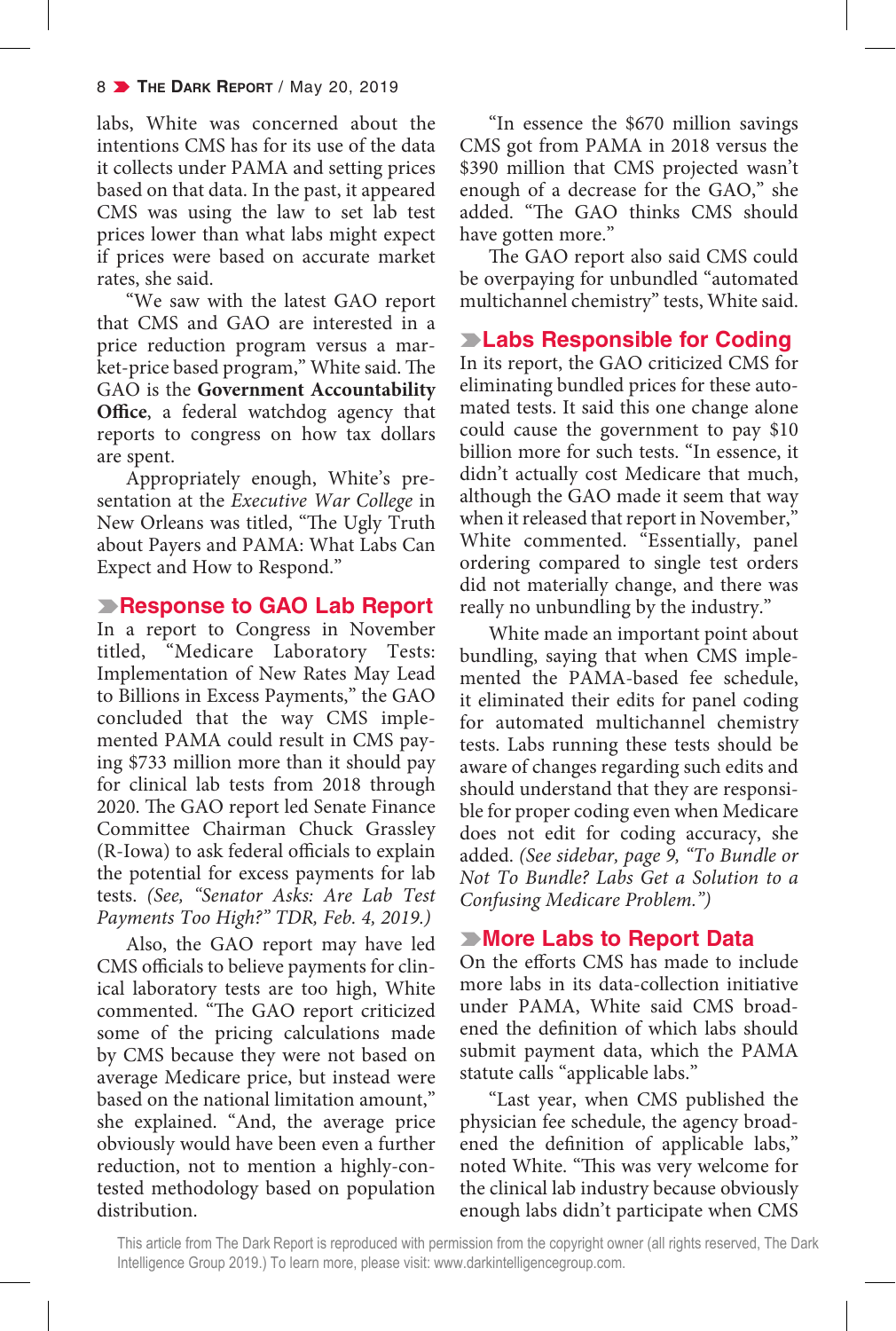# **To Bundle or Not to Bundle? Labs Finally Get a Solution to a Confusing Medicare Guideline**

C**linical laboratories need to be care-ful about how they code** for bundled tests, particularly multi-channel chemistry tests, XIFIN CEO Lâle White told attendees at the *Executive War College* in New Orleans last month.

"As an industry we have to be aware that providers are liable for coding errors and required to code properly for automated multi-channel chemistry tests, regardless of whether payers have the proper edits in place to recognize unbundled coding errors" she said." Also, labs should be aware that congress is considering making changes to the rules that govern how automated tests are paid.

"In November, the Government Accountability Office (GAO) suggested that labs were unbundling tests, but, in fact, labs were not unbundling," explained White. "Instead, labs were following the coding guidance from the **American Medical Association**.

"Clinical laboratories are required to code to the highest procedure code level using the most specific CPT code," she noted. "If a lab does not code properly, it is liable for the incorrect payment that can result from improper coding. None of that changed under PAMA.

"What PAMA stopped was the price bundling for automated chemistries," White added. "In other words, if your lab had a comprehensive metabolic panel, you would bill it as a panel. And, if there was any additional single chemistry test or tests ordered with that panel, Medicare would actually bundle the price and give your lab an incremental payment of maybe \$1 more, instead of the actual price of the individual components ordered in addition to the panel.

"What happened was, as part of PAMA implementation, Medicare eliminated that price bundling," she continued. "But also CMS made a mistake by incorrectly

eliminating the panel bundling edits that the Medicare Administrative Contractors (MACs) use to ensure that labs were using the right panel codes for those multichannel tests. For example, when a lab bills for another panel that is not an automated multi-channel panel—such as a hepatitis panel—the MAC will bundle it for the lab using its panel-coding edits.

"Accordingly, the MACs would pay the higher fees for the individual components if the provider unbundled, because they eliminated the edit that would automatically bundle the automated multi-channel chemistry tests," added White.

"Therefore, if a lab unbundled such tests or didn't bundle appropriately, the MACs probably overpaid labs for those individually submitted multichannel tests in 2018.

"Today, the MACs and CMS understand what happened, and those edits are being re-instituted in the claims adjudication systems," she warned. "That means that laboratories are responsible for making sure that they did not inappropriately unbundle or did not bundle incorrectly.

"Therefore, labs should confirm that Medicare did not overpay for those tests," she said. "If the MAC did overpay, the lab is responsible for repaying that amount."

The aggregated billing data XIFIN has for its lab clients show that, contrary to what the GAO said, labs were not unbundling tests. "There was no unbundling going on across the lab industry that was of any significance," White added. "Maybe there were one or two mistakes but there was no significant effort to unbundle.

"Nevertheless, if any labs did code tests incorrectly, they are responsible for correcting billing mistakes and repaying overpayments," said White.

This article from The Dark Report is reproduced with permission from the copyright owner (all rights reserved, The Dark Intelligence Group 2019.) To learn more, please visit: www.darkintelligencegroup.com.